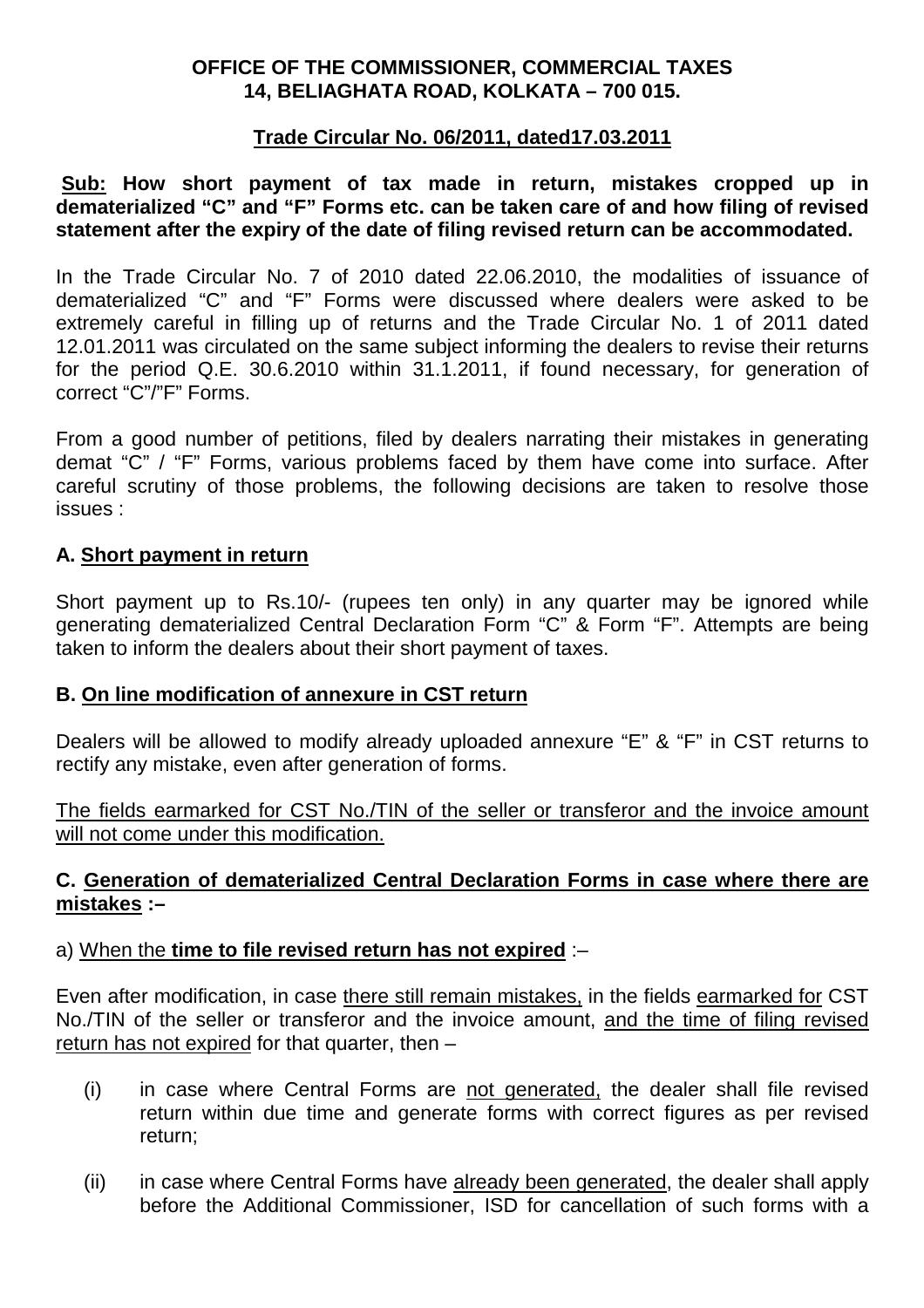prayer to allow him to file revised return and shall file revised return after such allowance within due time and regenerate those forms with correct figures as per revised return;

(iii) in case where the dealer has not filed any annexure while filing return electronically but want to file such annexure for generation of Central Forms, the dealer shall file revised return within due time and generate forms with correct figures as per revised return.

# b) Manual issue of "C" / "F" Forms when the **time to the file revised return has expired**:–

 Even after modification, if there still remain mistakes, in the fields earmarked for CST No./TIN of the seller or transferor and the invoice amount, and the time to file revised return has already expired for that quarter, then –

- (i) in case where the dealer has not generated Central Forms, he has to submit 'REVISED STATEMENT' (in duplicate) [in return format] along with an application (in duplicate) for issue of Central Forms before the Additional Commissioner, Commercial Taxes, ISD who will process and subsequently forward one copy of each of such statement and application to the respective assessing authority, if necessary, for issuance of such Central Forms manually;
- (ii) in case where the dealer has generated Central Forms with incorrect particulars which he wants to rectify, he has to apply before the Additional Commissioner, Commercial Taxes, ISD for cancellation of such forms, either fully or partially, and also submit 'REVISED STATEMENT' (in duplicate) [in return format] along with an application (in duplicate) for re-issue of fresh Central Forms in lieu of cancelled forms before the same authority who will process and subsequently forward one copy of each of such statement and application to the respective assessing authority, if necessary, for issuance of such Central Forms manually in lieu of cancelled forms, after necessary cancellation of erroneous forms.
- (iii) In case where the dealer has not filed any annexure while filing return electronically but wants to file such annexure for Central Forms, he has to submit 'REVISED STATEMENT' (in duplicate) [in return format] along with the required annexure and an application (in duplicate) for issue of Central Forms before the Additional Commissioner, Commercial Taxes, ISD who will process and subsequently forward one copy of each of such statement and application to the respective assessing authority, if necessary, for issuance of such Central Forms manually;

Assessing authority will please bring the above instruction to the notice of the dealers under his control for their guidance.

> (H.K. Dwivedi) Commissioner, Sales Tax, West Bengal